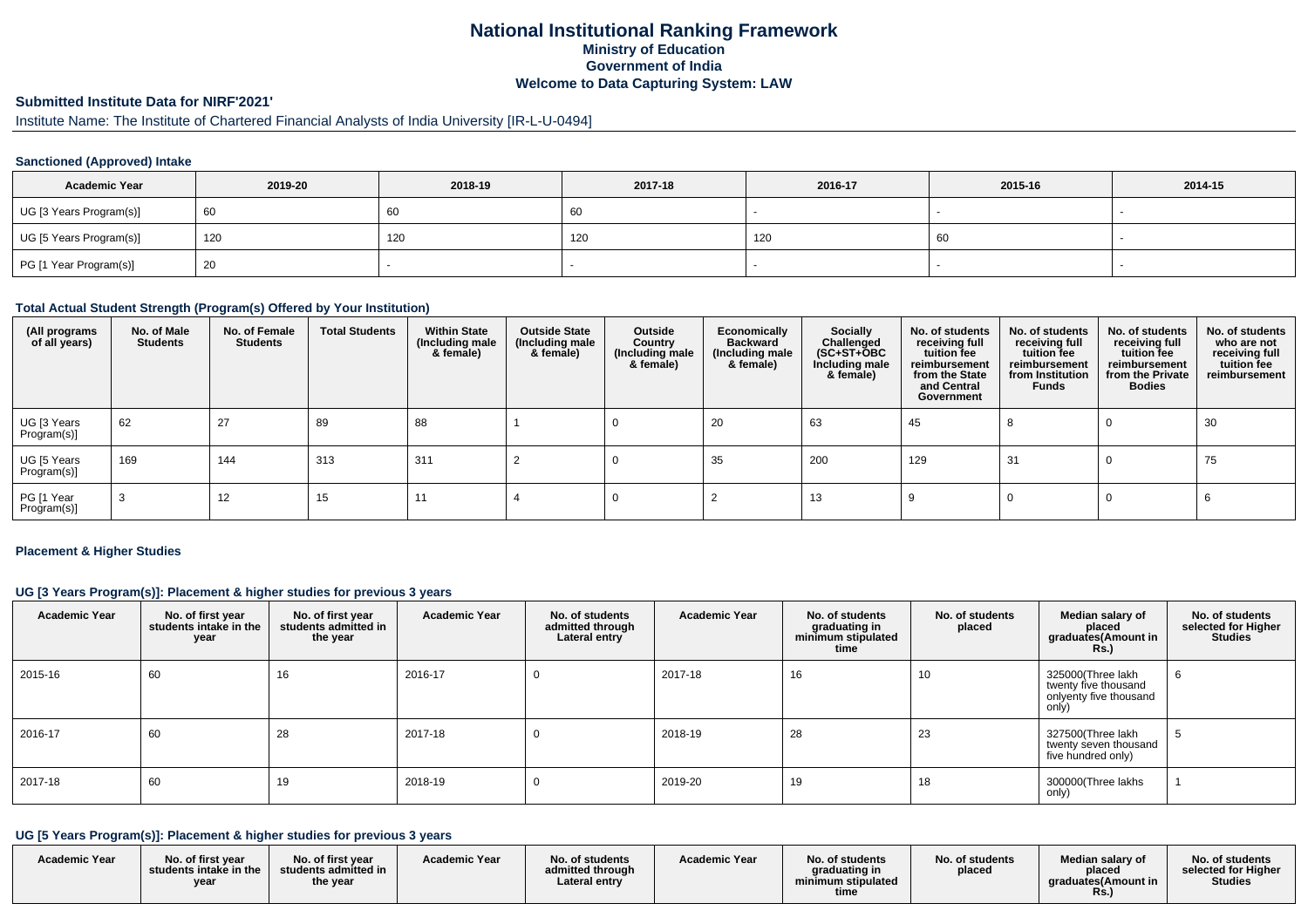| 2013-14 |    | 2014-15 | 2017-18 |     | O(Zero)                    |  |
|---------|----|---------|---------|-----|----------------------------|--|
| 2014-15 |    | 2015-16 | 2018-19 |     | O(Zero)                    |  |
| 2015-16 | 60 | 2016-17 | 2019-20 | -33 | 500000(Five lakhs<br>only) |  |

# **PG [1 Years Program(s)]: Placement & higher studies for previous 3 years**

| <b>Academic Year</b> | No. of first year<br>students intake in the<br>year | No. of first year<br>students admitted in<br>the year | <b>Academic Year</b> | No. of students graduating in minimum<br>stipulated time | No. of students<br>placed | Median salary of<br>placed<br>graduates(Amount in<br><b>Rs.</b> ) | No. of students<br>selected for Higher<br><b>Studies</b> |
|----------------------|-----------------------------------------------------|-------------------------------------------------------|----------------------|----------------------------------------------------------|---------------------------|-------------------------------------------------------------------|----------------------------------------------------------|
| 2017-18              | 20                                                  |                                                       | 2017-18              |                                                          |                           | 1000000(Ten lakhs<br>only)                                        |                                                          |
| 2018-19              | 20                                                  | 13                                                    | 2018-19              | 13                                                       | 13                        | 1000000(Ten lakhs<br>only)                                        |                                                          |
| 2019-20              | 20                                                  | 15                                                    | 2019-20              | 15                                                       | 14                        | 800000(Eight Lakhs<br>only)                                       |                                                          |

#### **Ph.D Student Details**

| Ph.D (Student pursuing doctoral program till 2019-20 Students admitted in the academic year 2020-21 should not be entered here.) |                                                            |                       |         |  |  |  |  |
|----------------------------------------------------------------------------------------------------------------------------------|------------------------------------------------------------|-----------------------|---------|--|--|--|--|
|                                                                                                                                  |                                                            | <b>Total Students</b> |         |  |  |  |  |
| Full Time                                                                                                                        |                                                            |                       |         |  |  |  |  |
| Part Time                                                                                                                        |                                                            |                       |         |  |  |  |  |
|                                                                                                                                  | No. of Ph.D students graduated (including Integrated Ph.D) |                       |         |  |  |  |  |
|                                                                                                                                  | 2019-20                                                    | 2018-19               | 2017-18 |  |  |  |  |
| Full Time                                                                                                                        |                                                            |                       |         |  |  |  |  |
| Part Time                                                                                                                        |                                                            |                       |         |  |  |  |  |

### **Financial Resources: Utilised Amount for the Capital expenditure for previous 3 years**

| <b>Academic Year</b>                                                                                 | 2019-20                                                                       | 2018-19                                                                      | 2017-18                                                              |  |  |  |  |  |
|------------------------------------------------------------------------------------------------------|-------------------------------------------------------------------------------|------------------------------------------------------------------------------|----------------------------------------------------------------------|--|--|--|--|--|
|                                                                                                      | <b>Utilised Amount</b>                                                        | <b>Utilised Amount</b>                                                       | <b>Utilised Amount</b>                                               |  |  |  |  |  |
| Annual Capital Expenditure on Academic Activities and Resources (excluding expenditure on buildings) |                                                                               |                                                                              |                                                                      |  |  |  |  |  |
| Library                                                                                              | 386435 (Three lakhs sixty thousand four hundred and thirty five<br>only)      | 308184 (Three lakhs eight thousand one hundred and eighty<br>four only)      | 86114 (Eighty six thousand one hundred and fourteen only)            |  |  |  |  |  |
| New Equipment for Laboratories                                                                       | 986541 (Nine lakhs eighty six thousand five hundred and fourty<br>one only)   | 506209 (Five lakhs six thousand two hundred and nine only)                   | 0 (zero)                                                             |  |  |  |  |  |
| Other expenditure on creation of Capital Assets (excluding<br>expenditure on Land and Building)      | 3072265 (Thirty lakh seventy two thousand two hundred and<br>sixty five only) | 3630686 (Thirty six lakh thirty thousand six hundred and eighty<br>six only) | 3012540 (Thirty lakh twelve thousand five hundred and forty<br>only) |  |  |  |  |  |

# **Financial Resources: Utilised Amount for the Operational expenditure for previous 3 years**

| <b>Academic Year</b> | 2019-20                | 2018-19                | 2017-18                |
|----------------------|------------------------|------------------------|------------------------|
|                      | <b>Utilised Amount</b> | <b>Utilised Amount</b> | <b>Utilised Amount</b> |
|                      |                        |                        |                        |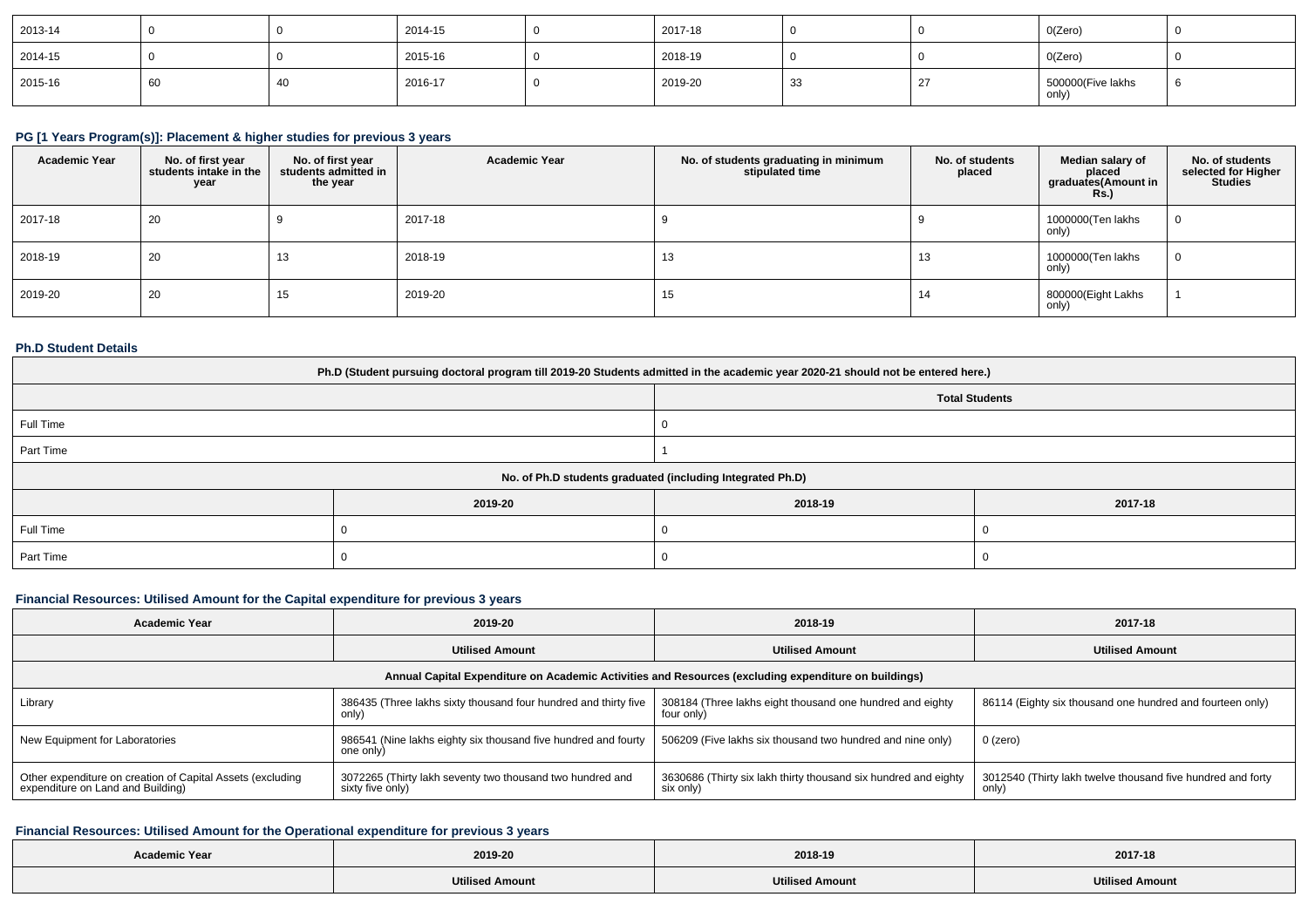| <b>Annual Operational Expenditure</b>                                                                                                                                                           |                                                                                            |                                                                                                  |                                                                                           |  |  |  |  |
|-------------------------------------------------------------------------------------------------------------------------------------------------------------------------------------------------|--------------------------------------------------------------------------------------------|--------------------------------------------------------------------------------------------------|-------------------------------------------------------------------------------------------|--|--|--|--|
| Salaries (Teaching and Non Teaching staff)                                                                                                                                                      | 15050357 (one crore fifty lakh fifty thousand three hundred and<br>fifty seven only)       | 27495523 (Two crore seventy four lakh ninety five thousand<br>five hundred and fifty three only) | 22912936 (Two crore twenty nine lakh twelve thousand nine<br>hundred and thirty six only) |  |  |  |  |
| Maintenance of Academic Infrastructure or consumables and<br>other running expenditures (excluding maintenance of hostels<br>and allied services, rent of the building, depreciation cost, etc) | 22294524 (Two crore twenty two lakh ninety four thousand five<br>hundred twenty four only) | 20951182 (two crore nine lakh fifty one thousand one hundred<br>and eighty two only)             | 20703173 (Two crore seven lakh three thousand one hundred<br>and seventy three only)      |  |  |  |  |
| Seminars/Conferences/Workshops                                                                                                                                                                  | 147379 (one lakh forty seven thousand three hundred and<br>seventy nine only)              | 226265 (two lakh twenty six thousand two hundred and sixty<br>five only                          | 110082 (one lakh ten thousand and eighty two only)                                        |  |  |  |  |

# **Sponsored Research Details**

| <b>Financial Year</b>                    | 2019-20 | 2018-19          | 2017-18                       |
|------------------------------------------|---------|------------------|-------------------------------|
| Total no. of Sponsored Projects          |         |                  |                               |
| Total no. of Funding Agencies            |         |                  |                               |
| Total Amount Received (Amount in Rupees) |         | 300000           | 130000                        |
| Amount Received in Words                 | Zero    | Three lakhs only | one lakh thirty thousand only |

# **Consultancy Project Details**

| <b>Financial Year</b>                    | 2019-20        | 2018-19                   | 2017-18             |
|------------------------------------------|----------------|---------------------------|---------------------|
| Total no. of Consultancy Projects        | 12             |                           |                     |
| Total no. of Client Organizations        | 12             |                           |                     |
| Total Amount Received (Amount in Rupees) | 600000         | 215000                    | 55000               |
| Amount Received in Words                 | Six lakhs only | Two lakh fifteen thousand | fifty five thousand |

### **PCS Facilities: Facilities of physically challenged students**

| 1. Do your institution buildings have Lifts/Ramps?                                                                                                        | Yes, more than 80% of the buildings |
|-----------------------------------------------------------------------------------------------------------------------------------------------------------|-------------------------------------|
| 2. Do your institution have provision for walking aids, includingwheelchairs and transportation from one building to another for<br>handicapped students? | Yes                                 |
| 3. Do your institution buildings have specially designed toilets for handicapped students?                                                                | Yes, more than 80% of the buildings |

#### **Faculty Details**

| Srno           | Name             | Age | Designation            | Gender | Qualification | <b>Experience (In</b><br><b>Months)</b> | <b>Is Associated</b><br><b>Last Year</b> | Currently<br>working with<br>institution? | <b>Joining Date</b> | <b>Leaving Date</b> | <b>Association type</b> |
|----------------|------------------|-----|------------------------|--------|---------------|-----------------------------------------|------------------------------------------|-------------------------------------------|---------------------|---------------------|-------------------------|
|                | Zigisha Pujari   | 43  | Associate<br>Professor | Female | LLM           | 144                                     | Yes                                      | Yes                                       | 29-05-2009          | $\sim$              | Regular                 |
| $\overline{2}$ | Debabrata Roy    | 39  | Assistant<br>Professor | Male   | LLM           | 132                                     | Yes                                      | Yes                                       | 24-10-2014          | $\sim$              | Regular                 |
| 3              | Md Baharul Islam | 35  | Assistant<br>Professor | Male   | LLM           | 129                                     | Yes                                      | Yes                                       | 16-04-2015          | $\sim$              | Regular                 |
| 4              | Joydip Ghosal    | 41  | Assistant<br>Professor | Male   | LLM           | 72                                      | Yes                                      | No                                        | 24-10-2015          | 31-12-2019          | Regular                 |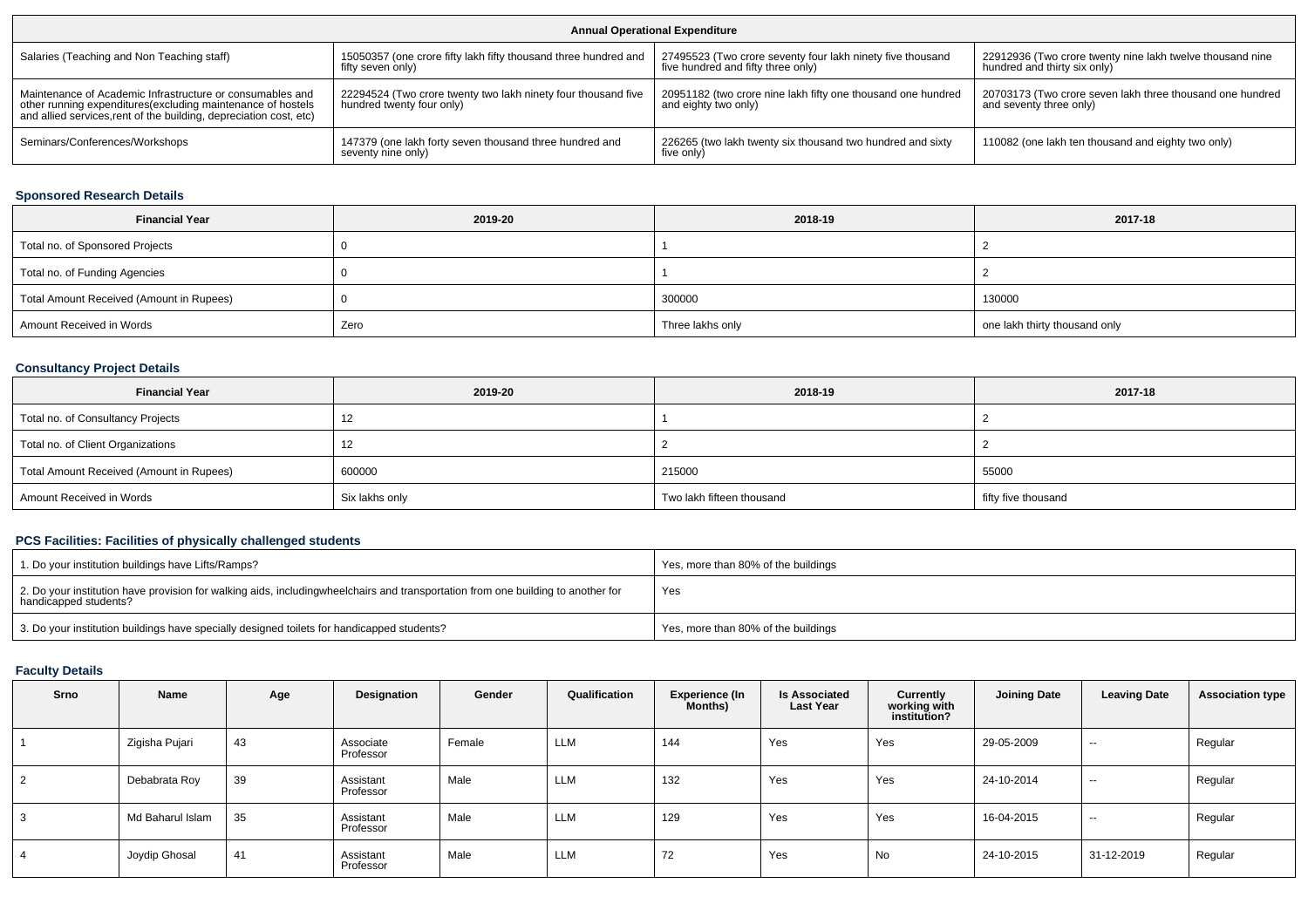| 5              | Mathew Nakhu                       | 28 | Associate<br>Professor | Male   | <b>LLM</b>                 | 60     | Yes        | Yes | 14-12-2015 | $\overline{\phantom{a}}$ | Regular |
|----------------|------------------------------------|----|------------------------|--------|----------------------------|--------|------------|-----|------------|--------------------------|---------|
| 6              | Sayantan Thakur                    | 33 | Associate<br>Professor | Male   | Ph.D                       | 120    | Yes        | Yes | 01-08-2017 | $\overline{\phantom{a}}$ | Regular |
| $\overline{7}$ | Nabarun<br>Bhattacharjee           | 42 | Associate<br>Professor | Male   | LLM                        | 159    | Yes        | Yes | 03-07-2017 | $\overline{\phantom{a}}$ | Regular |
| 8              | MR RAGHUNATH<br><b>CHAKRABORTY</b> | 33 | Assistant<br>Professor | Male   | LLM                        | 66     | Yes        | Yes | 01-06-2016 | $\overline{\phantom{a}}$ | Regular |
| 9              | Shruti Das                         | 30 | Assistant<br>Professor | Female | LLM                        | 80     | Yes        | No  | 17-01-2018 | 30-11-2020               | Regular |
| 10             | Dr Ishita<br>Chatterjee            | 38 | Professor              | Female | Ph.D                       | 156    | Yes        | Yes | 05-10-2018 | $\overline{\phantom{a}}$ | Regular |
| 11             | Dr Jayanta Dhar                    | 33 | Associate<br>Professor | Male   | Ph.D                       | 59     | No         | Yes | 17-06-2019 | $\overline{\phantom{a}}$ | Regular |
| 12             | Dr Dipikanta<br>Chakraborty        | 30 | Assistant<br>Professor | Female | M.A.(Political<br>Science) | 96     | Yes        | No  | 20-07-2018 | 01-09-2020               | Regular |
| 13             | Indrani<br>Bandopadhay             | 26 | Assistant<br>Professor | Female | M.A                        | 41     | Yes        | Yes | 31-07-2017 | $\overline{\phantom{a}}$ | Regular |
| 14             | Gitanjali Roy                      | 28 | Assistant<br>Professor | Female | M.A                        | 64     | Yes        | Yes | 30-06-2017 | $\overline{\phantom{a}}$ | Regular |
| 15             | C Arundhati Bai                    | 47 | Assistant<br>Professor | Female | Ph.D                       | 188    | Yes        | Yes | 13-04-2015 | $\overline{\phantom{a}}$ | Regular |
| 16             | Litan Bhowmik                      | 52 | Assistant<br>Professor | Male   | M.A                        | 128    | Yes        | No  | 04-01-2016 | 29-02-2020               | Regular |
| 17             | Silali Banerjee                    | 38 | Assistant<br>Professor | Female | M.A                        | 132    | Yes        | Yes | 08-08-2017 | $\overline{\phantom{a}}$ | Regular |
| 18             | Lalnundika<br>Darlong              | 26 | Assistant<br>Professor | Male   | M.A                        | 36     | Yes        | No  | 18-12-2017 | 15-10-2020               | Regular |
| 19             | Y Chakradhara<br>Singh Yendluri    | 56 | Professor              | Male   | Ph.D                       | 429    | Yes        | Yes | 06-11-2015 | $\overline{\phantom{a}}$ | Regular |
| 20             | Merelin Darlong                    | 28 | Assistant<br>Professor | Female | M.A                        | 54     | Yes        | Yes | 18-12-2017 | $\overline{\phantom{a}}$ | Regular |
| 21             | <b>Bina Das</b>                    | 49 | Assistant<br>Professor | Female | M.A                        | 228    | Yes        | Yes | 18-07-2017 | $\overline{\phantom{a}}$ | Regular |
| 22             | Sajal Das                          | 30 | Assistant<br>Professor | Male   | <b>NET</b>                 | 24     | Yes        | No  | 08-08-2019 | 30-06-2020               | Regular |
| 23             | Dr Anindita<br>Choudhury           | 33 | Associate<br>Professor | Female | Ph.D                       | 59     | Yes        | Yes | 21-07-2017 | --                       | Regular |
| 24             | Dr Rebeka<br>Debbarma              | 32 | Assistant<br>Professor | Female | Ph.D                       | 32     | Yes        | No  | 16-08-2019 | 10-12-2019               | Regular |
| 25             | Dr Khumtiya<br>Debbarma            | 37 | Assistant<br>Professor | Female | Ph.D                       | 60     | ${\sf No}$ | No  | 05-08-2019 | 15-12-2019               | Regular |
| 26             | Bheempad<br>Mahato                 | 40 | Assistant<br>Professor | Female | M.Ed                       | 101    | Yes        | Yes | 01-03-2017 | $\overline{\phantom{a}}$ | Regular |
| 27             | Priyank Kumar<br>Shivam            | 35 | Assistant<br>Professor | Female | M.Ed                       | $96\,$ | Yes        | Yes | 01-03-2017 | $\overline{\phantom{a}}$ | Regular |